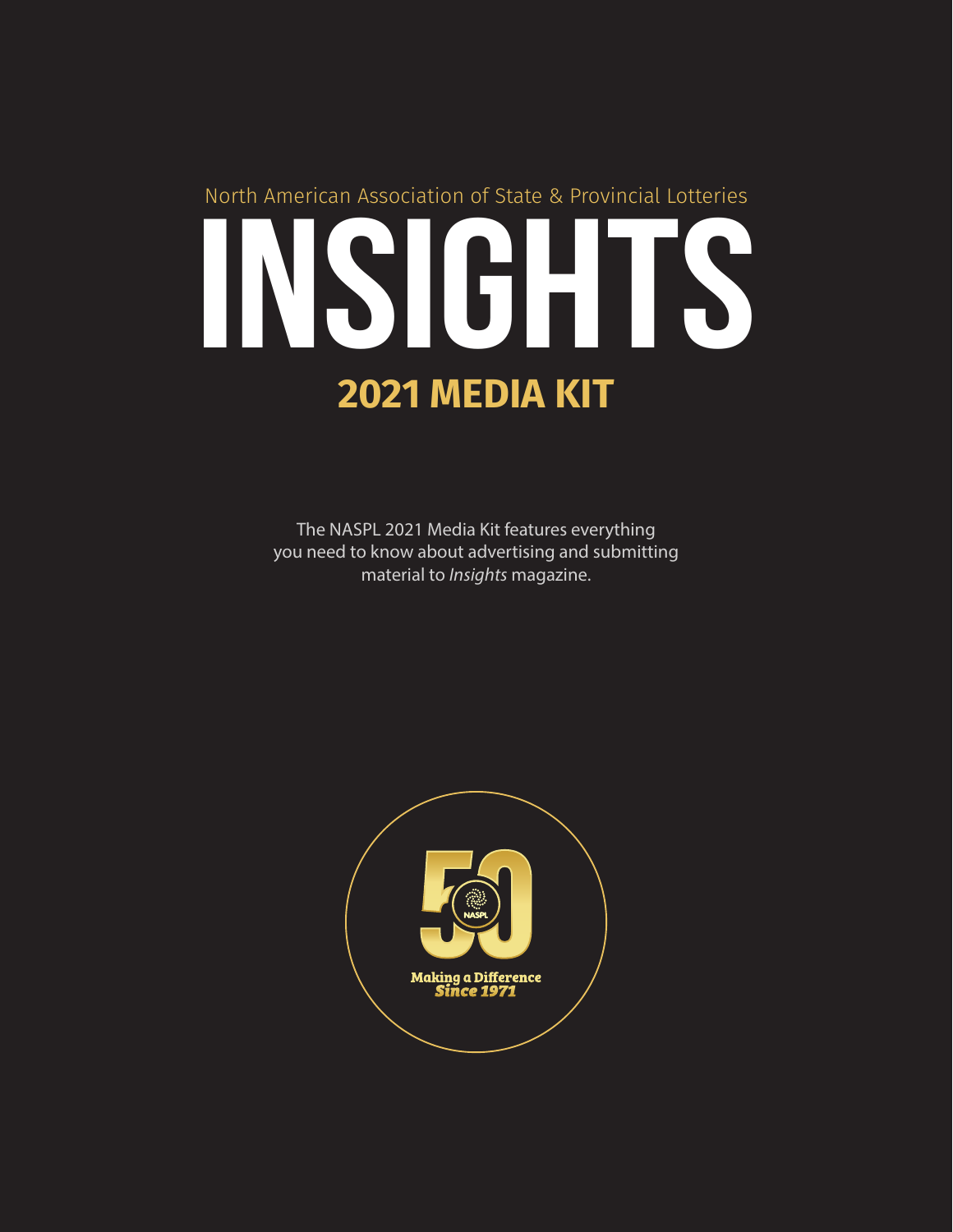## *Thank You for Inquiring About NASPL Publications*

*Insights*, the official publication of the North American Association of State and Provincial Lotteries (NASPL), has become the lottery industry's premier trade journal. This digital magazine provides its readers with in-depth and timely articles, studies and research materials.

It is the only magazine published and endorsed by the NASPL membership – including the industry's top decision makers. As you may or may not know, advertising revenue generated by *Insights* is used to further the educational efforts of the entire industry. Isn't it nice to know that your organization will receive value for its dollar, while also contributing to the education and advancement of the entire industry?

NASPL appreciates the support your organization has shown by choosing to advertise in our publication. Your decision has enabled you to reach our subscriber base that exceeds 5,300. This includes the senior executives in virtually all North American lottery jurisdictions plus international subscribers.

# *Circulation Information*

**Total Distribution:** 5,300 digital subscribers

Please note that due to COVID-19, *Insights* will be published in an digital version only, until further notice.

*Insights* is produced in-house by NASPL. Most feature articles are written by Editor Patricia McQueen, whose career in gaming spans 34 years with a focus on writing and researching the lottery industry. Outside contributors include industry professionals from vendor and lottery organizations.

## *How to Advertise*

Although any company may purchase advertising space in *Insights* (subject to our advertising guidelines), the most effective and cost-efficient way to advertise in the magazine is to become an Associate Member. As this industry looks towards the future, it is apparent that as a whole, it must continue to protect its market share, profits and products. For this reason, NASPL has created Associate Memberships in the hopes of encouraging every vendor to become a part of the future development of our industry.

A NASPL Associate Membership application is open to a supplier or prospective supplier of goods and/or services provided to a government-sanctioned lottery operator. All applications must be submitted for final approval by the NASPL Executive Committee. NASPL reserves the sole right to accept or reject any applicant.

All Associate Members receive *Insights* advertising space as part of their membership; included placements depend on membership levels.

For Associate Membership information contact Jake Coy: 440.361.7962 or email: jcoy@nasplhq.org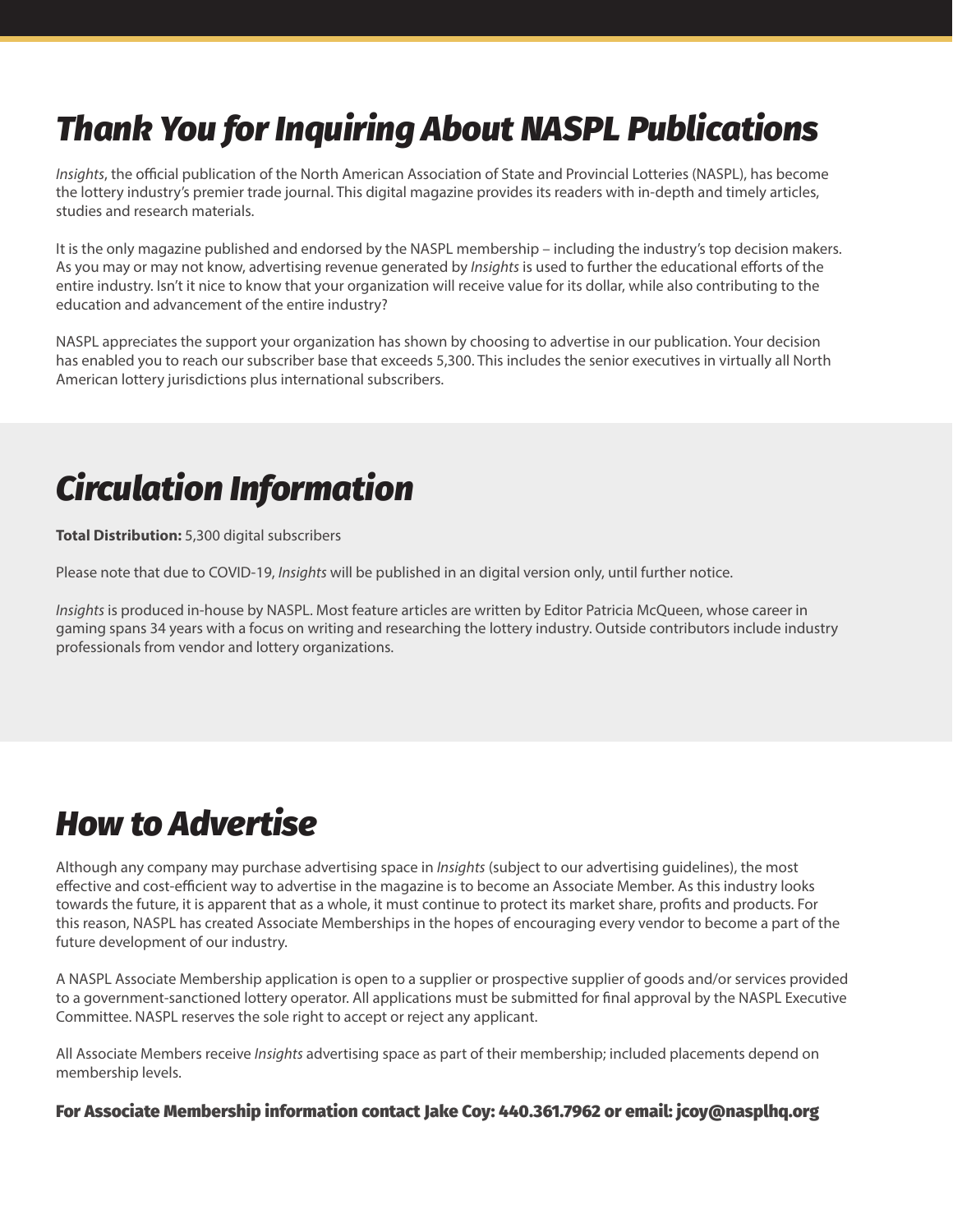## *2021 Advertising and Content Deadlines*

| <b>Issue</b>      | <b>Deadline</b>          |
|-------------------|--------------------------|
| January/February  | December 18, 2020        |
| March/April       | <b>February 19, 2021</b> |
| May/June          | April 23, 2021           |
| July/August       | June 18, 2021            |
| September/October | August 6, 2021           |
| November/December | October 22, 2021         |

## *Advertising Specifications and Pricing*

### **Full Page:**

**Page Size:** 8.25 x 10.75

If you are using bleeds, make sure the page is fully covered and that you use a .25 of an inch bleed on each side.

### **Half Page:**

**Page Size:** 5.375 x 8.25

If you are using bleeds, make sure the half page is fully covered and that you use a .25 of an inch bleed on each side.

## **The preferred file format would be a High Resolution PDF.**

*Although we feel the Associate Membership packages offer a great deal for advertising and participation in NASPL activities, we know that it is not for everyone. Therefore, we also offer a pay-per-ad rate for those organizations wishing to take advantage of the reach provided by Insights.*

*The rates listed in the chart to the right are quoted per advertisement.*

| <b>Full Page x 1</b> | \$3,700 |
|----------------------|---------|
| <b>Full Page x 3</b> | \$3,500 |
| <b>Full Page x 6</b> | \$3,300 |
|                      |         |
| <b>Half Page x 1</b> | \$2,500 |
| <b>Half Page x 3</b> | \$2,300 |
| Half Page x 6        | \$2,100 |

Contact John Koenig for more information or questions at: 440.554.1695 or jkoenig@nasplhq.org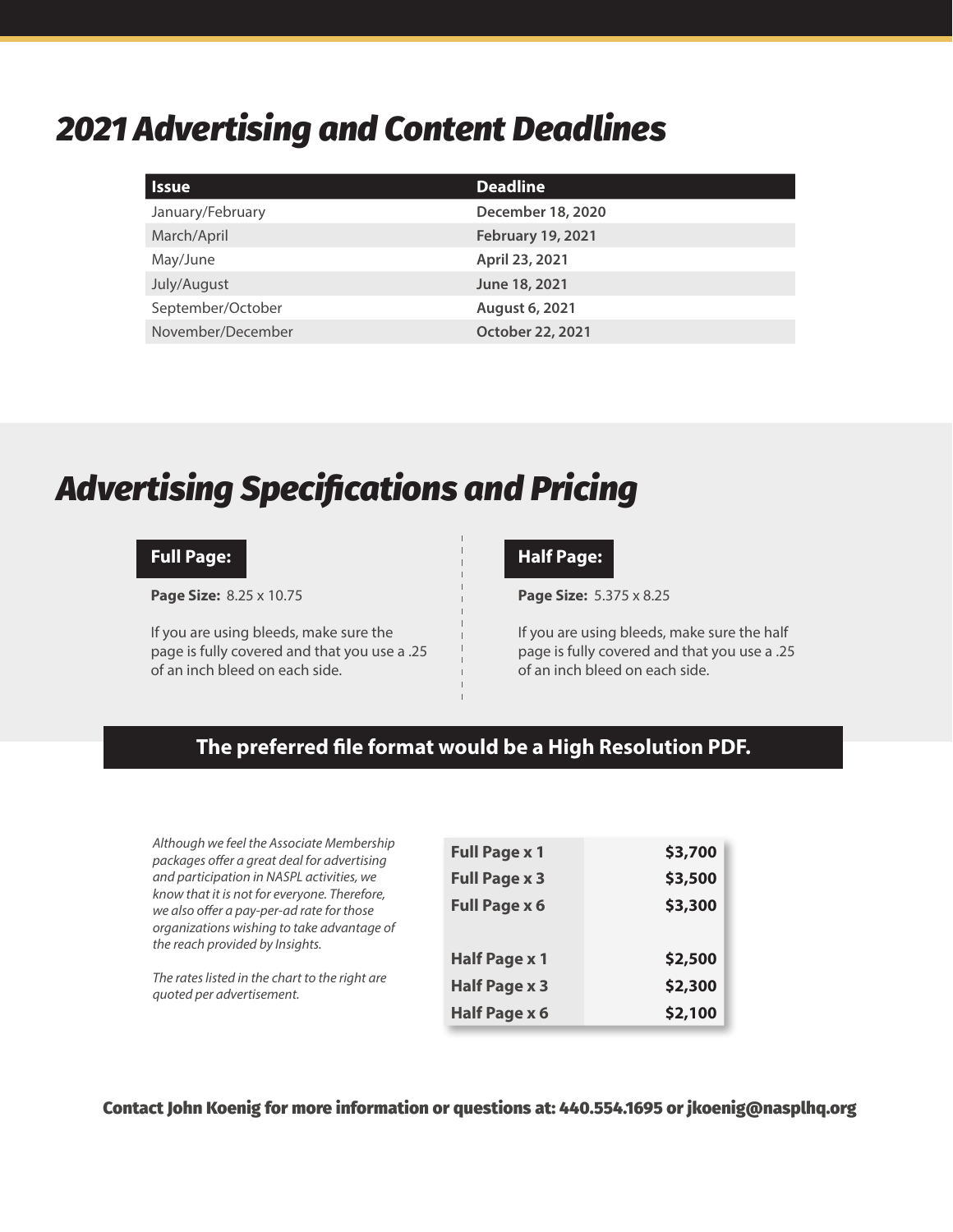# *2021 Insights Editorial Calendar*

## January/February 2021 March/April 2021 May/June 2021

#### **Features:**

- Securing the Games
- Exploring NASPL Committees
- West Virginia Lottery

### **Regular Features:**

- Making a Difference
- Research Corner
- RG: Working with Problem Gambling Councils

#### **Features:**

- Focus On: Online and Interactive
- Holiday Ticket Review
- Progress Report: In-Lane Sales
- North Carolina Education Lottery

#### **Regular Features:**

- Making a Difference
- Research Corner
- Responsible Gambling

#### **Features:**

- Focus On: Games
- Progress Report: Sports Betting
- New Mexico Lottery

### **Regular Features:**

- Making a Difference
- Research Corner
- Responsible Gambling

### **All materials due:**  *December 18, 2020*

**All materials due:**  *February 19, 2021*

## **All materials due:**  *April 23, 2021*

#### **Features:**

- Focus On: Retail Technologies
- New Lottery CEOs and Welcome Guide
- Arizona Lottery

### **Regular Features:**

- Making a Difference
- Research Corner
- Responsible Gambling

### **Features:**

- Supporting Communities
- Diversity and Inclusion in the Lottery Industry
- Progress Report: Sports Betting
- Louisiana Lottery
- NASPL Associate Member Profiles / Contributions

#### **Regular Features:**

- Making a Difference
- Research Corner
- Responsible Gambling

## July/August 2021 September/October 2021 November/December 2021

### **Features:**

- FY21 Results
- Holiday Ticket Gallery
- Annual Conference Review
- Progress Report: In-Lane Sales

#### **Regular Features:**

- Making a Difference
- Research Corner
- Responsible Gambling

### **All materials due:**  *June 18, 2021*

### **All materials due:**  *August 6, 2021*

**All materials due:**  *October 22, 2021* 

*Subject to change. All deadlines are firm and must be adhered to in order for us to keep to our schedule.*

*So that we may better serve everyone, please let us know if you have a topic that might be of interest to our readers before preparing any article for Insights. Contributed items are subject to review by the NASPL editorial team before acceptance for publication and advance approval is appreciated. For more details, please see the submission guidelines on the next page.*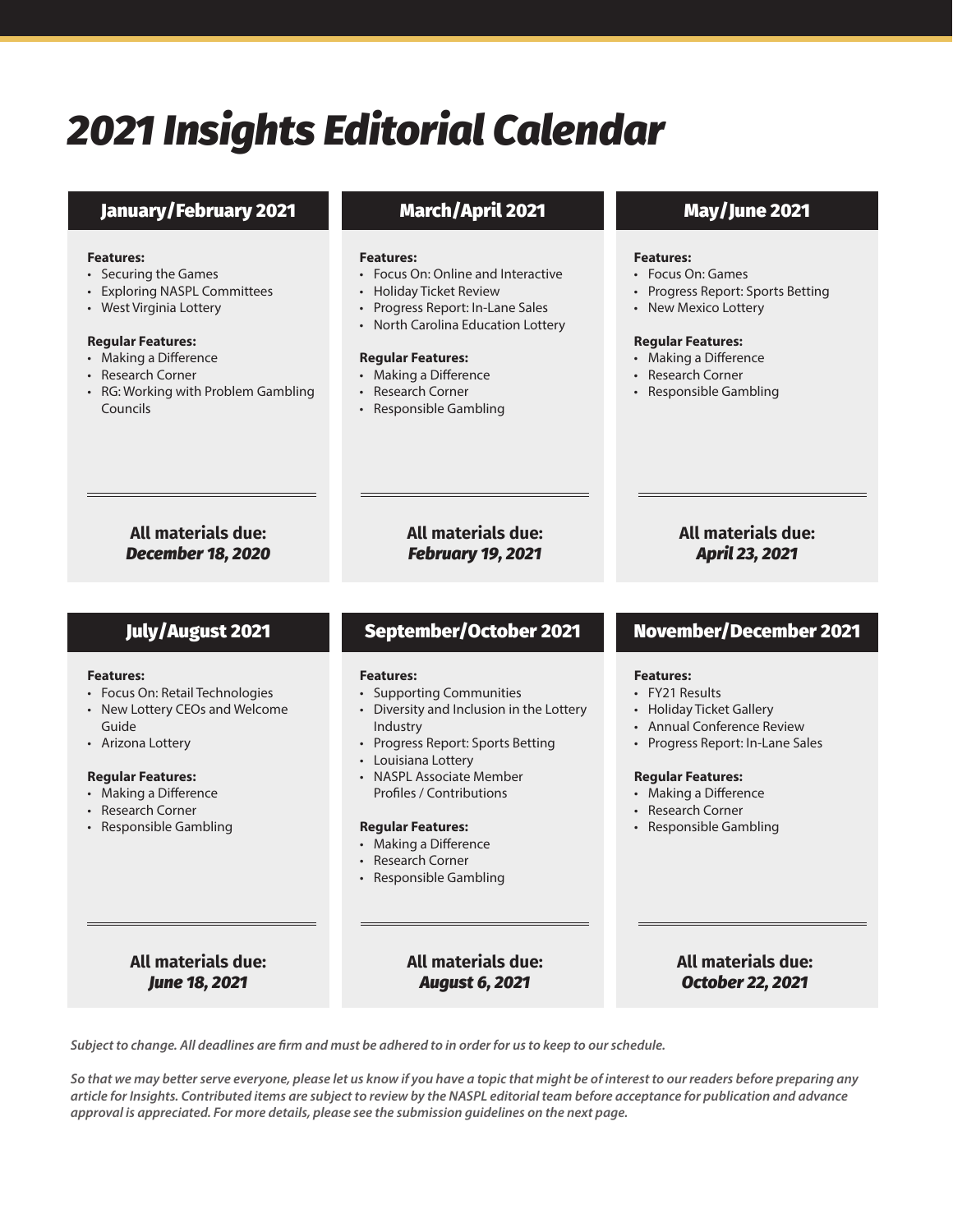# *2021 Insights Editorial Guidelines*

**Associate members may submit editorial content for publication subject to the following terms and conditions. Article submission does not guarantee acceptance for publication.**

### **Key points to note are:**

- 1. Advance approval of a topic for a feature article must be requested 30 to 45 days prior to an issue closing date so that we can better manage content for each issue and avoid duplication.
- 2. No more than two feature articles per associate member will be accepted annually.
- 3. If accepted for publication, articles are subject to editing and the decisions of the NASPL editorial team are final.

### **Additional information:**

- Feature articles must be no more than 1,500 words. Generally speaking, no more than two of these feature articles will be accepted for any single issue of *Insights*, unless otherwise requested by NASPL. Exceptions may be made based on content and as space permits.
- Content must be provided by the stated deadline for each issue.
- NASPL will from time to time request additional contributed material, or participation in NASPL-written features. These requests will not count towards the annual limits previously stated.
- Short original items of interest to our broad lottery audience may also be submitted, if under 500 words, subject to approval. These should not be based on company press releases, for which there are other more timely outlets.
- NASPL shall have sole discretion on how any contributed content appears in the magazine and all decisions are final.
- No contributed content will be accepted for the September/October issue, which showcases Associate Members through profiles of each organization and other invited content.

## For more information about submitting editorial content, contact Patricia McQueen at: *508.788.1367 or pmcqueen@nasplhq.org*

*Calendar as of December 1, 2021; content subject to change. Contributed editorial content is subject to review before acceptance for publication.*